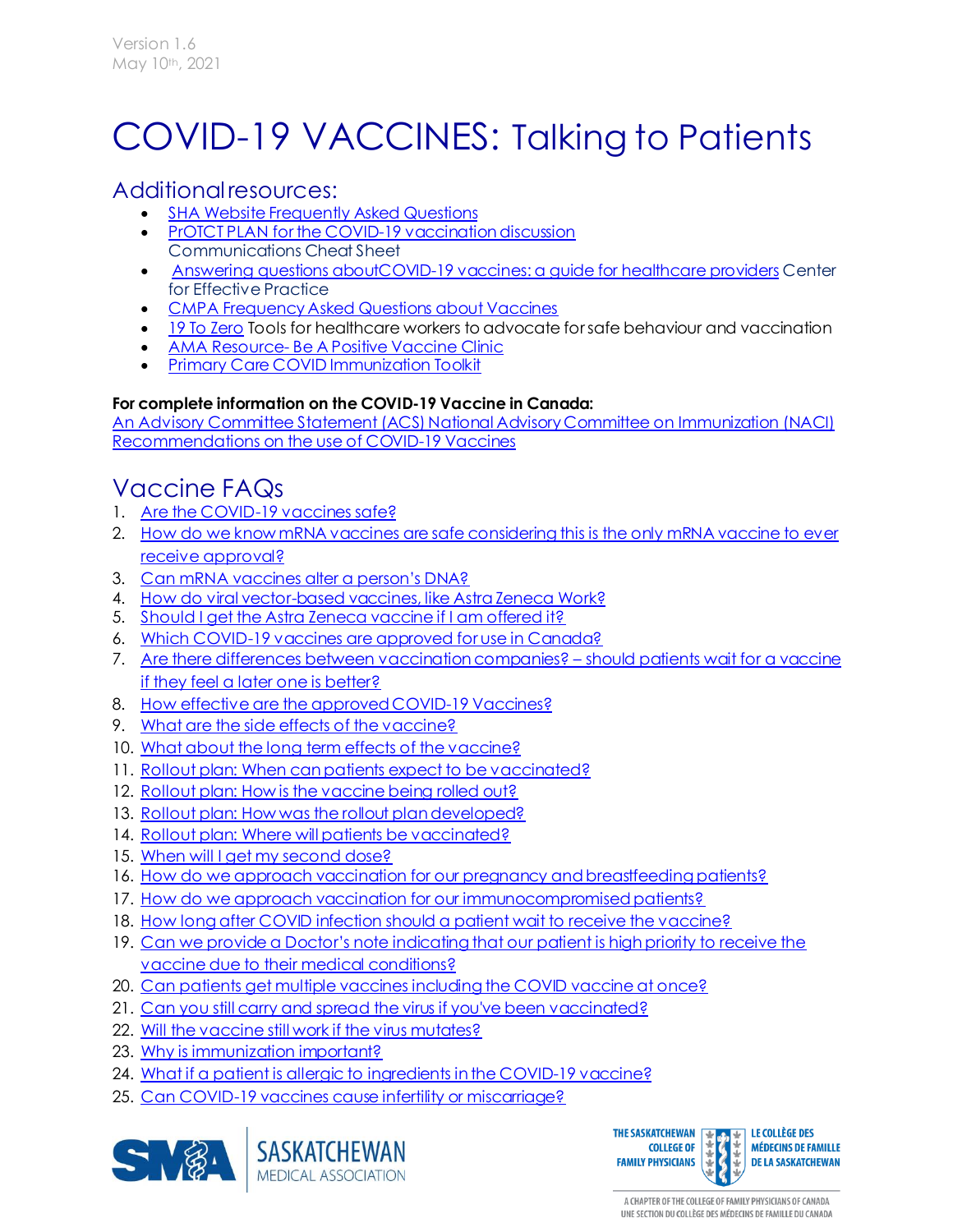- 26. [Can the COVID19 vaccine cause menstrual irregularities?](#page-14-0)
- 27. [Can someone who has been vaccinated 'shed the virus' and put others at risk?](#page-14-1)

#### <span id="page-1-0"></span>**1. Are the COVID-19 vaccines safe?**

Yes, the vaccines are safe. Even though the overall development and approval timeline for the COVID-19 vaccines were quick, they still underwent the normal, rigorous, three-phase trials while maintaining the same standards in evaluating its safety and efficacy. The COVID-19 vaccine trials were primarily comprised of healthy adults aged 18 – 55 of varying ethnic backgrounds, although some elderly individuals with weakened immune systems were also included. (Doctors of BC, 2021)

Having safe and effective COVID-19 vaccines available will be an important tool to help with the long-term management of COVID-19. Health Canada is prioritizing the review of all COVID-19 drugs and vaccines.

With four vaccine options currently available in Saskatchewan, it's understandable that individuals want to ensure they have all the latest information available to them in order to make the decision on whether or not to be vaccinated. Health Canada authorized these vaccines after independent and thorough scientific reviews for safety, efficacy and quality. Canadians can feel confident the review process for each vaccine was rigorous and that there are systems in place to continue monitoring the safety and efficacy of COVID-19 vaccines after authorization.

Creating a new vaccine can take years. However, the development of vaccines for COVID-19 is progressing quickly for many reasons, including:

- advances in science and technology
- international collaboration among scientists, health professionals, researchers, industry and governments
- increased dedicated funding

(Government of Canada, 2020)

#### <span id="page-1-1"></span>**2. How do we know mRNA vaccines are safe considering this is the only mRNA vaccine to ever receive approval?**

Researchers have been studying and working with mRNA vaccines for decades. Interest has grown in these vaccines because they can be developed in a laboratory using readily available materials. This means the process can be standardized and scaled up, making vaccine development faster than traditional methods of making vaccines (Centers for Disease Control and Prevention, 2020).

mRNA vaccines do not affect or interact with our DNA in any way.

- mRNA never enters the nucleus of the cell, which is where our DNA (genetic material) is kept.
- The cell breaks down and gets rid of the mRNA soon after it is finished using the instructions.

COVID-19 mRNA vaccines give instructions for our cells to make a harmless piece of what is called the "spike protein." The spike protein is found on the surface of the virus that causes COVID-19.



Page 2 of 17

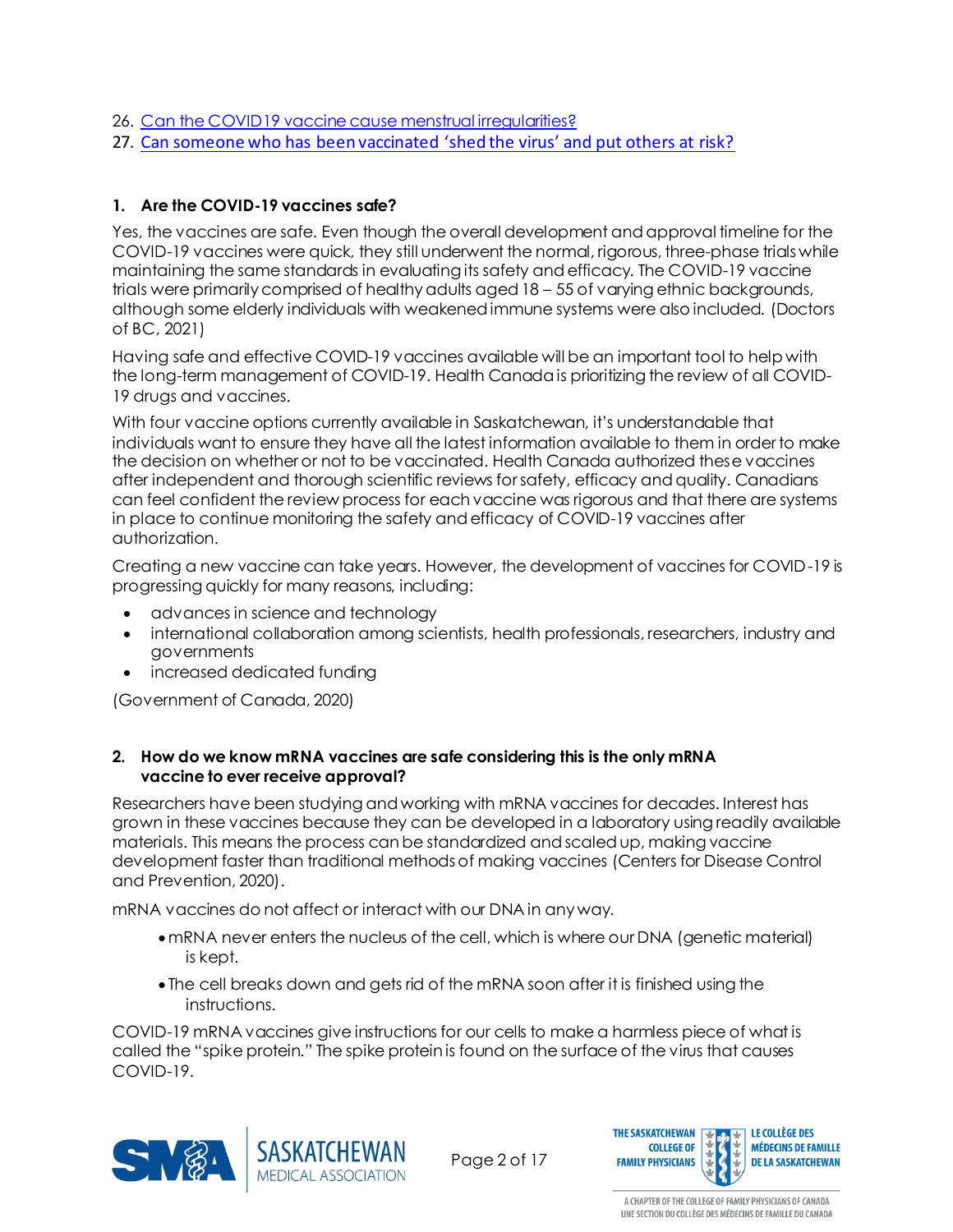COVID-19 mRNA vaccines are given in the upper arm muscle. Once the instructions (mRNA) are inside the immune cells, the cells use them to make the protein piece. After the protein piece is made, the cell breaks down the instructions and gets rid of them.

Next, the cell displays the protein piece on its surface. Our immune systems recognize that the protein doesn't belong there and begin building an immune response and making antibodies, like what happens in natural infection against COVID-19.

At the end of the process, our bodies have learned how to protect against future infection. The benefit of mRNA vaccines, like all vaccines, is that those who are vaccinated gain this protection without ever having to risk the serious consequences of getting sick with COVID-19 (Centers for Disease Control and Prevention, 2020).

#### <span id="page-2-0"></span>**3. Can mRNA vaccines alter a person's DNA?**

No.

Location – mRNA is active in the cytoplasm of a cell, whereas DNA is protected in the cell's nucleus. The mRNA can NOT enter the nucleus, so the two nucleic acids are never in the same place in the cell.

Process – mRNA is not DNA. So, if a person's DNA was going to be altered, the RNA would have to be made into DNA. This would require a special enzyme which only exists in some viruses. Coronaviruses are not one of them as they have only single-stranded RNA which means that when they enter into a cell's cytoplasm they don't need to be translated. Proteins (like the spike protein) can be made directly from the RNA.

Stability – mRNA is not very stable and can only stay alive in human cells for hours (Alberta Health Services, 2021).

#### <span id="page-2-1"></span>**4. How do viral vector-based vaccines, like Astra Zeneca and Johnson & Johnson Work?**

Viral vector-based vaccines use a harmless virus, such as an adenovirus, as a delivery system. This "vector" virus is not the virus that causes COVID-19. Adenoviruses are among the viruses that can cause the common cold. There are many different types of adenoviruses, and many have been used as delivery systems for other vector-based vaccines for decades.

When a person is given the vaccine, the vector virus contained within the vaccine produces the SARS-CoV-2 spike protein. This protein is found on the surface of the virus that causes COVID-19. This protein will not make you sick. It does its job and goes away.

Through this process, the body is able to build a strong immune response against the spike protein without exposing you to the virus that causes COVID-19. (Government of Canada, 2021)

#### <span id="page-2-2"></span>**5. Should I get the Astra Zeneca vaccine if I am offered it?**

Yes, the best vaccine is the vaccine being offered to you. If you have concerns about the Astra Zeneca vaccine talk to your primary care provider about the risks and benefits.

NACI recommends that AstraZeneca COVID-19 vaccine should not be used in adults under 30 years of age at this time while the safety signal of Vaccine-Induced Prothrombotic Immune Thrombocytopenia (VIPIT) following vaccination with AstraZeneca COVID-19 vaccine is investigated further. Rare, but serious blood clot side effects have been reported and NACI will continue to review evidence as it emerges, including evidence on mixed COVID-19 vaccine





Page 3 of 17

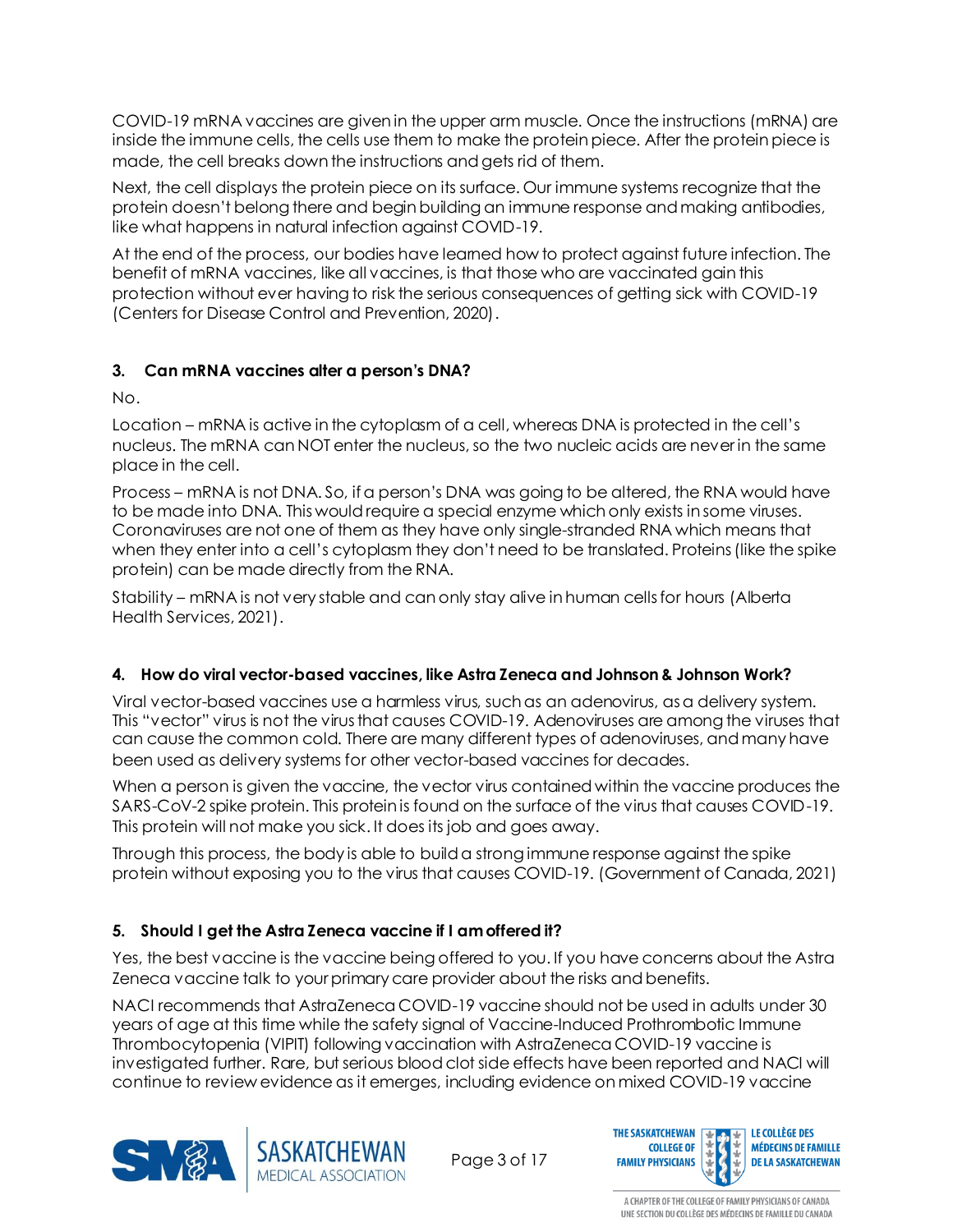schedules, to provide advice to public health programs on the potential for completing the series with other vaccine products.

The rate of this adverse event is still to be confirmed, however the risk of developing VIPIT is currently estimated at 4 in 1 million. Birth control pills have a risk of 900 in 1 million, and your risk of being hospitalized if you have COVID-19 is 147,000 in 1 million (Thrombosis Canada, 2021).

Further information on signs and symptoms of this adverse event and treatment can be found on [Health Canada's website.](https://healthycanadians.gc.ca/recall-alert-rappel-avis/hc-sc/2021/75211a-eng.php)

#### <span id="page-3-0"></span>**6. Which COVID-19 vaccines are approved for use in Canada?**

To date, four products are approved by Health Canada:

- [Pfizer-BioNTech](https://www.canada.ca/en/health-canada/services/drugs-health-products/covid19-industry/drugs-vaccines-treatments/vaccines/pfizer-biontech.html) received approval on Dec. 9, 2020.
- [Moderna](https://www.canada.ca/en/health-canada/services/drugs-health-products/covid19-industry/drugs-vaccines-treatments/vaccines/moderna.html) received approval on Dec. 23, 2020.
- [AstraZeneca](https://www.canada.ca/en/health-canada/services/drugs-health-products/covid19-industry/drugs-vaccines-treatments/vaccines/astrazeneca.html) received approval on February 26<sup>th</sup>, 2021.
- [Janssen Inc](https://www.canada.ca/en/health-canada/services/drugs-health-products/covid19-industry/drugs-vaccines-treatments/vaccines/janssen.html) received approval on March 5<sup>th</sup>, 2021.
- [Novavax Inc](https://www.novavax.com/resources). is currently under review.

#### <span id="page-3-1"></span>**7. Are there differences between vaccination companies? – should patients wait for a vaccine if they feel a later one is better?**

As for all vaccines and treatments that are authorized in Canada, Health Canada will review the evidence and scientific data. They will then decide whether to authorize the COVID-19 vaccine and will only do so when the evidence shows that the vaccine:

- is safe, effective and of good quality and
- demonstrates that the benefits outweigh the risks

These measures will help make safe and effective vaccines and treatments available faster in Canada.

The vaccine you are offered is the best vaccine. All of the vaccines that we have available for use in Canada are safe and effective. There are of course differences between vaccine brands. You may even have a preference based on your comfort level or other considerations. However, what we can say is that what is offered to you is the best one to keep you safe and protected as soon as possible, for as long as possible.

#### <span id="page-3-2"></span>**8. How effective are the approved COVID-19 Vaccines?**

Based on studies in about 30,000 participants, the Moderna COVID-19 vaccine was 94.1% effective in preventing COVID-19 beginning 2 weeks after the second dose. This means that people may not be fully protected against COVID-19 until at least 14 days after the second dose.

Based on studies in about 44,000 participants, the Pfizer-BioNTech COVID-19 vaccine was 95% effective in preventing COVID-19 beginning 1 week after the second dose. This means that people may not be fully protected against COVID-19 until at least 7 days after the second dose (Government of Canada, 2020).

The AstraZeneca COVID-19 vaccine showed an effectiveness of about 62% in preventing





Page 4 of 17

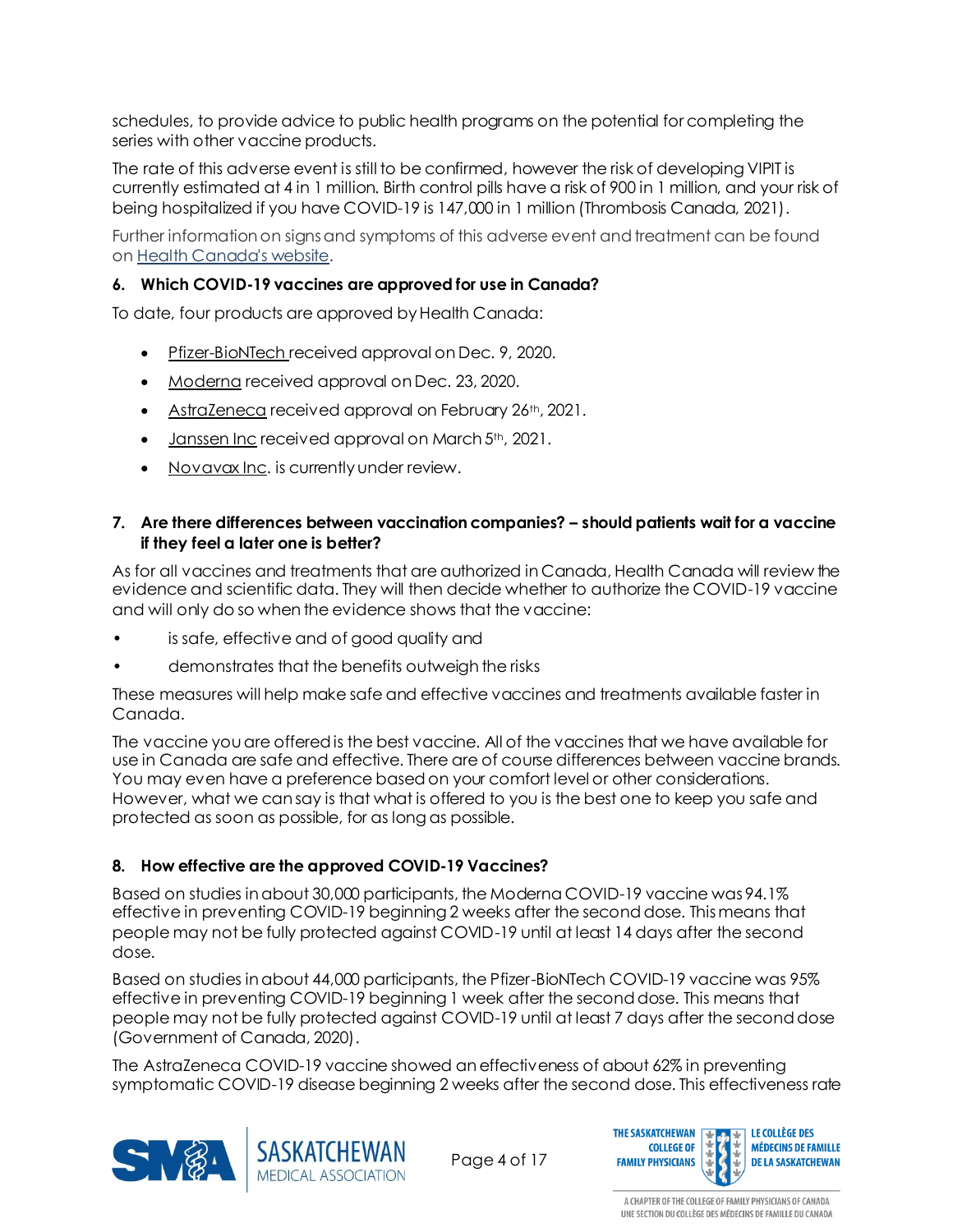is based on an analysis of results from participants who had received the 2 dose regimen that will be used in Canada (Government of Canada, 2021).

Based on studies in about 43,000 participants, the Janssen COVID-19 vaccine was 66% effective in preventing symptomatic COVID-19 disease beginning 2 weeks after vaccination. Immunity develops over time. You won't develop significant protection against COVID-19 for at least 2 weeks (Government of Canada, 2021).

#### <span id="page-4-0"></span>**9. What are the side effects of the vaccine?**

There might be some mild symptoms a day or two after receiving the vaccine. The most common side effects are localized pain or redness or swelling at the injection site. Other symptoms may include mild fever, chills or feeling tired. As with all vaccines, there's a chance that there will be a serious side effect, but these are rare. A serious side effect might be something like an allergic reaction.

All residents will be asked to report any adverse or unexpected reactions to their local public health nurse, a pharmacist, doctor, or nurse practitioner as soon as possible (Government of Saskatchewan, 2021).

An allergic reaction is an exaggerated immune system response to a foreign antigen. Anaphylaxis is extremely rare but can be life threatening. It is treatable and occurs in less than 1 in 1 million people vaccinated. Triggers include: Food, drugs, venoms (such as bee stings) and biologic agents (Government of Saskatchewan, 2021).

#### <span id="page-4-1"></span>**10. What about the long-term effects of the vaccine?**

No one has had the vaccine in their body for more than a year. Only time and accurate tracking will tell for sure; scientists have to look for unusual patterns of disease in groups of vaccinated people.

That is why everyone who gets vaccinated is being encouraged to track and report any symptoms they may feel in the short and long term, and to tell their health provider.

Health officials are already watching out for any patterns of problems that are out of the ordinary. So far, they have not seen any. But the scrutiny on these vaccines, and the fact that there are many more varieties of the COVID-19 vaccine now being tested, mean that we would have an early warning and alternatives.

Meanwhile, the threat of COVID-19 is very real right now. It is killing hundreds of Canadians every day,and leaving many others with lasting symptoms and disability from the disease. We also know that COVID-19 infection can cause long-term and serious medical conditions. Most people who have coronavirus disease 2019 recover completely within a few weeks. But some people — even those who had mild versions of the disease — continue to experience symptoms after their initial recovery.

These people sometimes describe themselves as "long haulers" and the condition has been called post-COVID-19 syndrome or "long COVID-19."

Older people and people with many serious medical conditions are the most likely to experience lingering COVID-19 symptoms, but even young, otherwise healthy people can feel unwell for weeks to months after infection. The most common signs and symptoms that linger over time include:

**Fatigue** 



Page 5 of 17

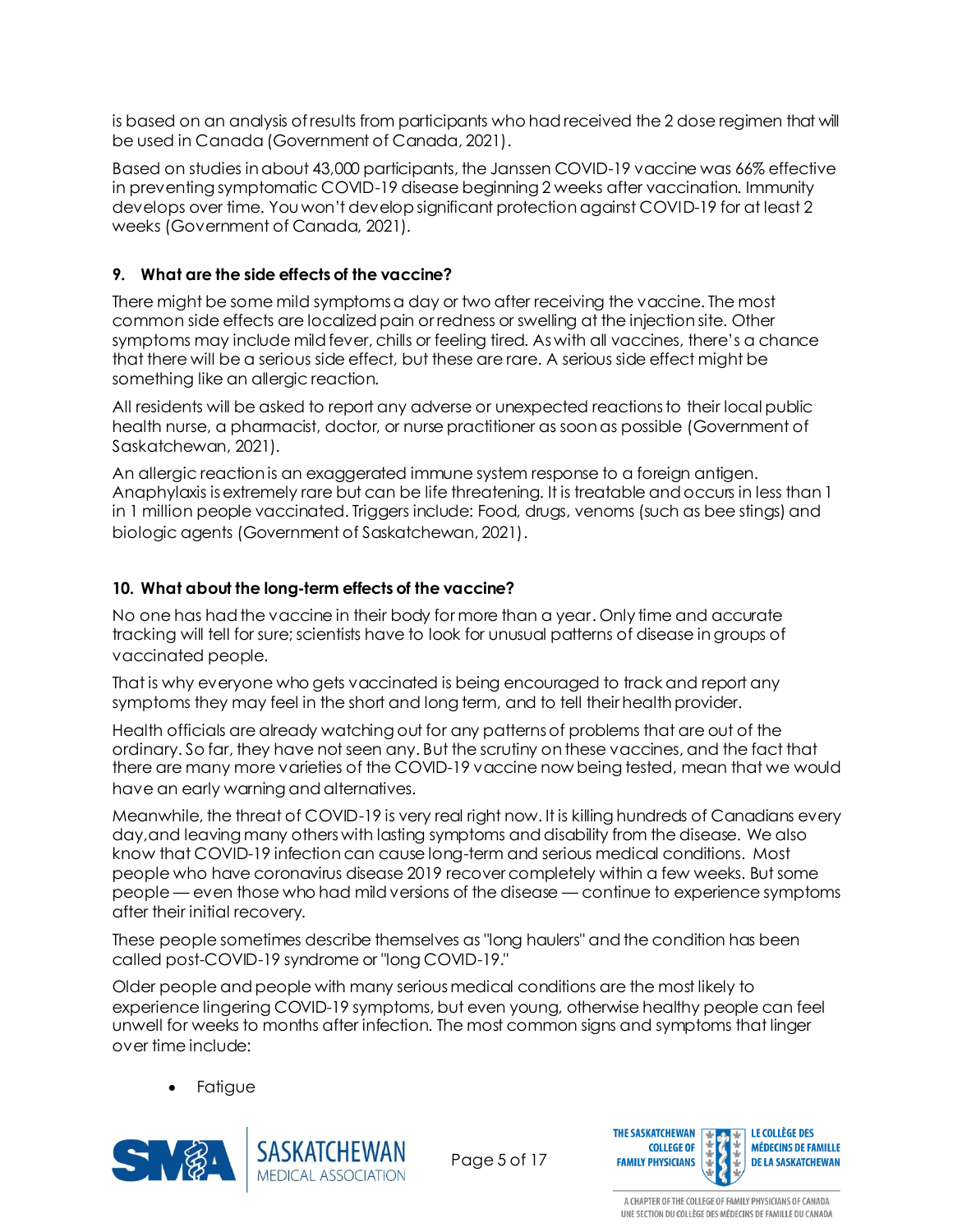- Shortness of breath
- Cough
- Joint pain
- Chest pain

Other long-term signs and symptoms may include:

- Muscle pain or headache
- Fast or pounding heartbeat
- Loss of smell or taste
- Memory, concentration or sleep problems
- Rash or hair loss

(Mayo Clinic, 2020)

#### <span id="page-5-0"></span>**11. Rollout plan: When and where can patients expect to be vaccinated?**

Saskatchewan's COVID-19 Vaccine Distribution Plan is built on the foundation of age as the main risk factor.

Phase 1 is focused on vaccinating high-risk populations, people of advanced age, and health care workers that have been identified as a priority.

Phase 2 is focused on vaccinating the general population by age, as well as the clinically extremely vulnerable and people in emergency shelters and group homes.

In phase 2, vaccines will be available at 226 vaccination clinics in 181 communities across the province. In addition to SHA clinics, there will be many other clinics including:

- Participating pharmacies (last year 385 pharmacies in 113 different communities participated in the flu immunization program)
- Participating physicians' offices
- First Nations clinics
- Community-based settings
- Partnerships with large businesses/industries

The Province has been announcing clinics in communities as vaccines become available to specific populations. Monitor your local news and check the below website regularly for COVID-19 vaccination clinics.

[https://www.saskhealthauthority.ca/news/releases/pages/search.aspx?k=covid+vaccine&sc=N](https://www.saskhealthauthority.ca/news/releases/pages/search.aspx?k=covid+vaccine&sc=News+Releases&category) [ews+Releases&category](https://www.saskhealthauthority.ca/news/releases/pages/search.aspx?k=covid+vaccine&sc=News+Releases&category)

When it is your turn to be vaccinated information will be publicly shared to let you know how to register and where to find a clinic near you. Information will be shared via local media, social media, online ads, local publications, posters, direct mail and news conferences (Government of Saskatchewan, 2021).

#### **When it is your turn to receive a vaccine**

Confirm your eligibility on th[e Government of Saskatchewan website.](https://www.saskatchewan.ca/government/health-care-administration-and-provider-resources/treatment-procedures-and-guidelines/emerging-public-health-issues/2019-novel-coronavirus/covid-19-vaccine/vaccine-booking)

Booking Over the Phone Call 1-833-SASKVAX (1-833-727-5829)





Page 6 of 17

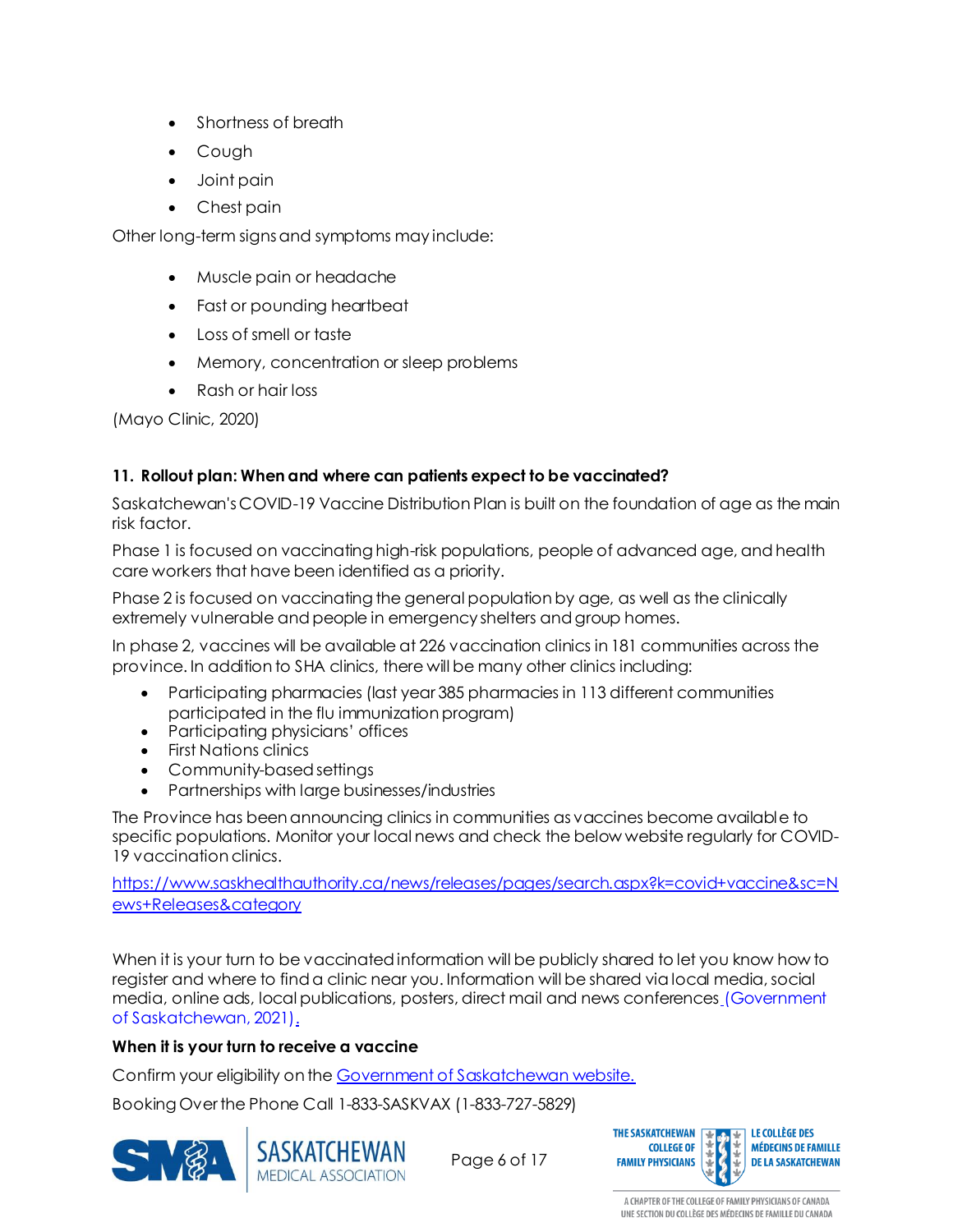Book online [saskatchewan.ca/COVID19-vaccine](http://www.saskatchewan.ca/COVID19-vaccine)

For full information on eligibility and what to expect visit th[e SHA Appointments website here.](https://www.saskatchewan.ca/government/health-care-administration-and-provider-resources/treatment-procedures-and-guidelines/emerging-public-health-issues/2019-novel-coronavirus/covid-19-vaccine/vaccine-booking) [How to book an appointment one-pager.](https://www.saskatchewan.ca/-/media/files/coronavirus/vaccine/booking/booking-online-is-fast-and-easy.pdf)

#### **Public Notifications**

Information will be publicly shared to let you know:

- When it's your time to be vaccinated.
- How to register for a vaccine appointment.
- The different types of immunization clinics available.
- How to find the closest clinics to you.

Information will be included in:

- Advertising in local media
- Social media
- Online ads
- Local publications
- Posters
- Direct mail
- News conferences

#### <span id="page-6-0"></span>**12. Rollout plan: How is the vaccine being rolled out?**

Phase 1: Vaccine rollout began in December 2020, and includes:

- Targeted immunization of priority populations
- Planned administration of 202,052 doses.
- This phase includes:
	- 1. Long-term care and personal care home residents and staff.
	- 2. Health care workers in emergency departments, intensive care units, COVID-19 wards and COVID testing and assessment staff, respiratory therapists; code blue and trauma teams; and EMS, road and air transport teams.
	- 3. Residents 70 years and older in all communities
	- 4. Residents over the age of 50 living in remote/Northern Saskatchewan.
	- 5. Additional health care workers included in priority sequencing for Phase 1 as announced February 16, 2021. These additional workers include:
		- Individuals directly involved in delivering COVID-19 immunizations in Phase 2 including physicians (up to 2,600), pharmacists (up to 1,200) and other SHA health care providers involved in delivering COVID-19 immunizations;
		- Anesthesia/operating rooms;
		- All other critical care areas;
		- Hemodialysis;
		- Vaccination teams;
		- Radiology technicians;
		- ECG/echo;
		- Phlebotomy/lab workers handling COVID-19 specimens; and



Page 7 of 17



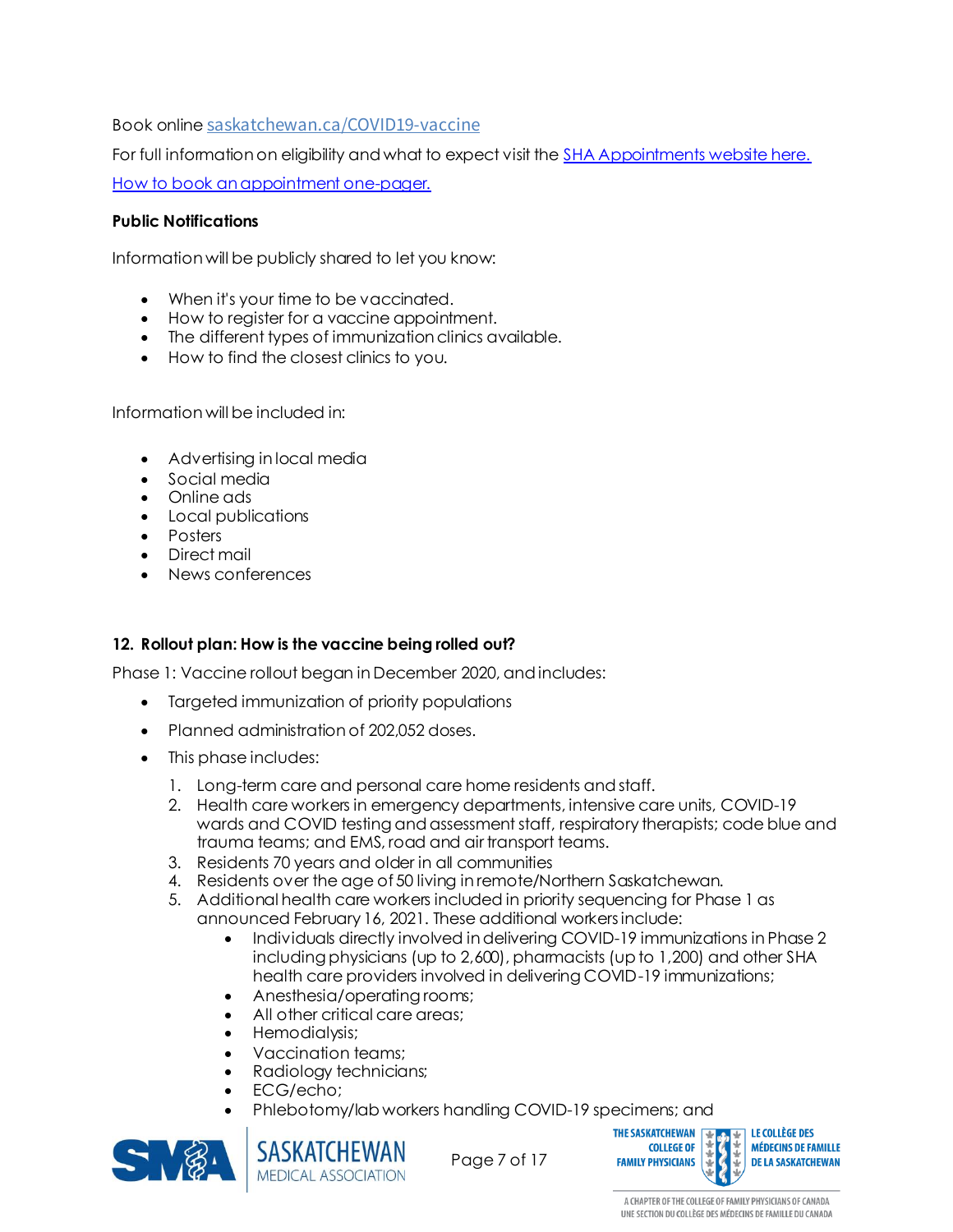• Home care (direct care providers).

Phase 2: Began March 18th, 2021

- Focused on vaccinating the general population in 10-year increments.
- The beginning of phase 2 includes:
	- o People with underlying health conditions who are clinically extremely vulnerable
	- o Targeted vaccinations to select congregate living (group homes, those with intellectual disabilities)

#### <span id="page-7-0"></span>**13. Rollout plan: How was the rollout plan developed?**

The first phase of Saskatchewan's vaccine delivery plan focuses on priority populations who are at a higher risk of exposure to the virus or more at risk of serious illness – high risk health care workers, elderly residents in care homes, seniors over 80 and residents in northern remote communities. Immunization will occur as vaccine is delivered to the province. It will continue to be very important for all residents to continue following public health measures while the vaccination program is delivered.

The National Advisory Committee on Immunization(NACI) provided federal and provincial health agencies with recommendations on key populations for early COVID-19 immunization. They identified those at high risk of severe illness and death such as people with advanced age as well as workers essential to maintaining the COVID-19 response such as health care workers.

Provincial and territorial governments are responsible for delivering vaccination programs. Each will make their decisions based on these recommendations and the transmission seen in their individual jurisdictions.

#### **Why Focus on Age?**

Age is the number one risk factor for severe outcomes, hospitalizations and deaths related to COVID-19. People of advanced age are more likely to be clinically extremely vulnerable or living with other chronic conditions.

#### <span id="page-7-1"></span>**14. Rollout plan: Where will patients be vaccinated?**

Depending on vaccine flow, the goal is for all residents to be able to access the vaccine where the live or work. Vaccinations will be done in Long Term Care and Personal Care Homes in phase one. Phase 2- mass immunization clinics, and by physicians, nurse practitioners and pharmacists.

Phase 2 of vaccine distribution will occur throughout the province at public health clinics and other vaccination delivery sites. Vaccination will also be available through pharmacies and participating physician offices.

The Province has been announcing clinics in communities as vaccines become available to specific populations. Monitor your local news and check the below website regularly for COVID-19 vaccination clinics.

<span id="page-7-2"></span>[https://www.saskhealthauthority.ca/news/releases/pages/search.aspx?k=covid+vaccine&sc=N](https://www.saskhealthauthority.ca/news/releases/pages/search.aspx?k=covid+vaccine&sc=News+Releases&category) [ews+Releases&category](https://www.saskhealthauthority.ca/news/releases/pages/search.aspx?k=covid+vaccine&sc=News+Releases&category)

#### 15. **When will I get my second dose?**



Page 8 of 17

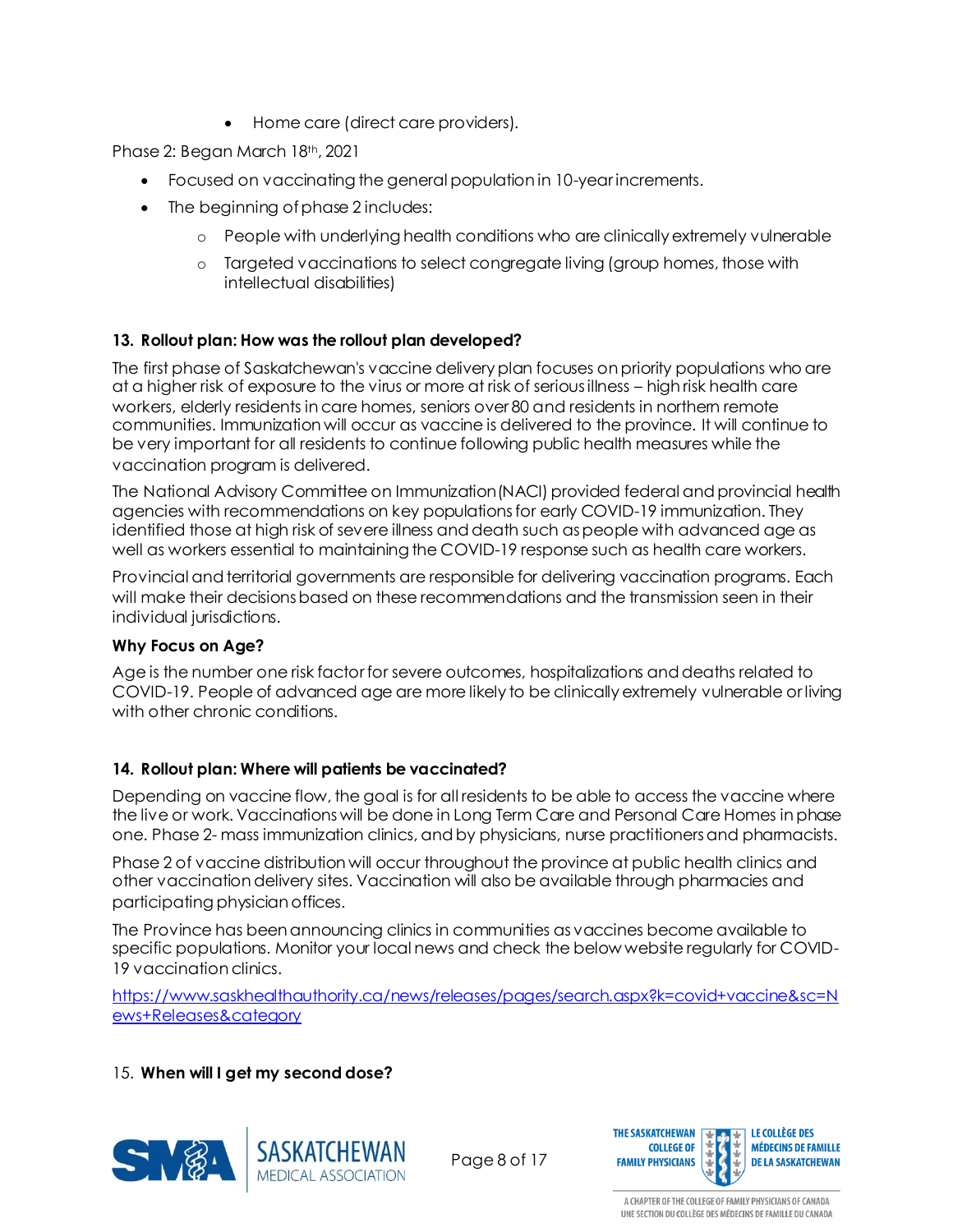We are currently not booking 2nd dose appointments for the COVID-19 vaccine. Keep your vaccine card and watch for further updates about 2nd dose appointments.

Beginning March 5, all vaccines administered in Saskatchewan will be a first dose, with second doses administered at an interval of up to four months. Residents will be contacted when they are eligible to book their second dose appointment, based on completing the vaccination sequencing and supply.

This delayed second dose strategy does not apply to long-term care and personal care residents and staff who have yet to receive their full two-dose series or to any existing seconddose appointments.

All residents who receive their first dose will still be eligible to receive their second dose when the supply is available. We are currently not booking 2nd dose appointments for the COVID-19 vaccine for all other individuals. Please keep your vaccine card and watch for further updates about 2nd dose appointments (Government of Saskatchewan, 2021).

#### <span id="page-8-0"></span>**16. How do we approach vaccination for our pregnancy and breastfeeding patients?**

The SHA has provided the following document to guide providers and patients discussing vaccination during pregnancy or breastfeeding.

COVID-19 Vaccine During Pregnancy or Breastfeeding [Discussion with Obstetrical Care Provider](https://www.saskhealthauthority.ca/news/service-alerts-emergency-events/covid-19/vaccine-info-health-care-providers/Documents/General/CV-19-G0096-COVID-19-Vaccine-During-Pregnancy-Breastfeeding-w-Appendix.pdf)

NACI:

• The COVID-19 vaccine should not be offered to individuals who are pregnant, until after completion of pregnancy, or breastfeeding until further evidence is available. However, a complete series of COVID-19 vaccine may be offered to pregnant or breastfeeding individuals in the authorized age group if a risk assessment deems that the benefits outweigh the potential risks for the individual and the fetus, and if informed consent includes discussion about the absence of evidence on safety and efficacy in the use of COVID-19 vaccine in this population.

Society of Obstetricians and Gynecologists of Canada (SOGC):

- For individuals who are at high risk of infection and/or morbidity from COVID-19, it is the SOGC's position that the documented risk of not getting the COVID-19 vaccine outweighs the theorized and undescribed risk of being vaccinated during pregnancy or while breastfeeding, and therefore vaccination should be offered.
- Informed consent must include discussion about the insufficient evidence on safety and efficacy in this population.
- If the client consents to vaccination, the client will sign a waiver
- In the face of scientific uncertainty, it would be prudent to delay pregnancy by 28 days or more after the administration of the complete two-dose vaccine series of an mRNA COVID-19 vaccine.

#### <span id="page-8-1"></span>**17. How do we approach vaccination for our immunocompromised patients?**

SHA 0109 [Immune Suppressed Individuals -](https://www.saskhealthauthority.ca/news/service-alerts-emergency-events/covid-19/vaccine-info-health-care-providers/Documents/Vaccine%20Consent/SHA-0109-Benefit-Risk-Info-Immune-Suppressed-COVID-19-Vaccine.pdf) Benefit/Risk Information (January 18, 2021) SHA 0110 [Autoimmune Conditions -](https://www.saskhealthauthority.ca/news/service-alerts-emergency-events/covid-19/vaccine-info-health-care-providers/Documents/Vaccine%20Consent/SHA-0110-Benefit-Risk-Info-Autoimmune-Condition-COVID-19-Vaccine.pdf) Benefit/Risk Information (January 18, 2021)

NACI recommends that a complete vaccine series with a COVID-19 vaccine may be offered to





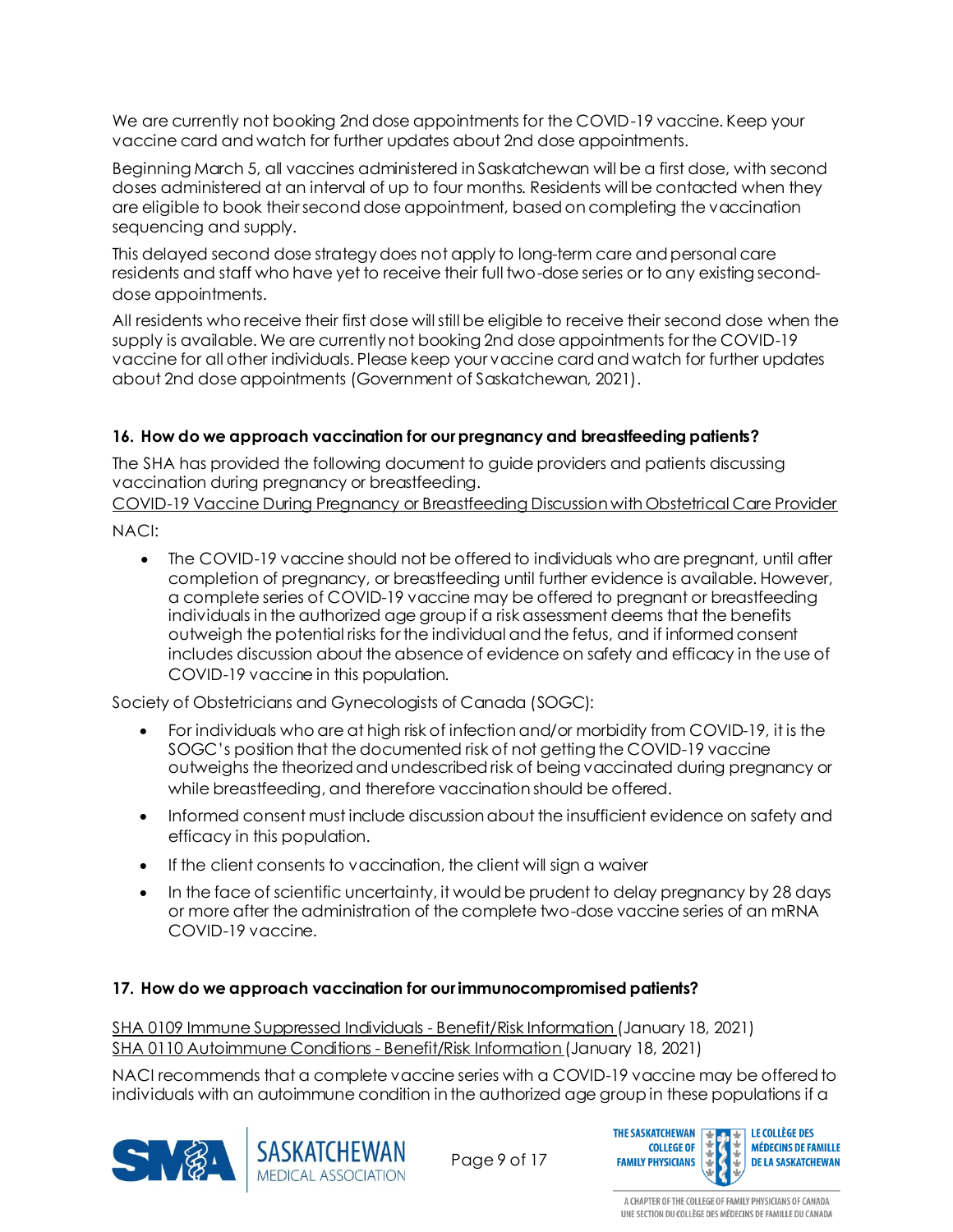risk assessment deems that the benefits outweigh the potential risks for the individual, and if informed consent includes discussion about the insufficiency of evidence on the use of COVID-19 vaccine in these populations. (Discretionary NACI Recommendation)

Summary of evidence and rationale:

- Currently, there is limited evidence that having an autoimmune condition is an independent risk factor for severe COVID-19, though evidence is evolving.
- Currently, there is very limited data on COVID-19 vaccination in individuals who have an autoimmune condition. Although participants with autoimmune conditions who were not immunosuppressed were not excluded from trials, they constitute a very small proportion of trial participants and represent a very narrow range of autoimmune conditions.
- The spectrum of autoimmune conditions is diverse. The relative degree of autoimmunity in individuals with autoimmune conditions is variable depending on the underlying condition, the severity and progression of disease and use of medications that impact immune function. Therefore, the balance of benefits and risks must be made on a caseby-case basis.
- Other applications of mRNA technologies have been for the treatment of cancer, which required an immune response directed against an individual's cancer cells. This raised the theoretical concern that mRNA vaccines for infectious diseases would behave similarly, eliciting inflammation and possibly exacerbating existing autoimmune diseases. Current applications of mRNA technology for COVID-19 vaccines have been optimized to reduce this risk.
- Active surveillance in these vaccine recipients is strongly encouraged. NACI will monitor the evidence as it evolves and update recommendations as needed.

(Government of Canada, 2021)

#### <span id="page-9-0"></span>**18. How long after COVID infection should a patient wait to receive the vaccine?**

In the current context of limited vaccine supply and to allow for the protection of a larger

number of at-risk individuals, immunization with COVID-19 vaccine may be delayed for

90 days following a Polymerase chain reaction (PCR)-confirmed SARS-CoV-2 infection if the infection occurred before the first COVID-19 vaccine dose, as reinfections reported to date have been rare within the first three months following infection. However, if this is challenging from a feasibility perspective, these individuals may be immunized before the 90 days. Due to the severe health risks associated with COVID-19 and the fact that re-infection with COVID-19 is possible, vaccine should be offered to you regardless of whether a patient already had COVID-19 infection (Shahab, 2021).

At this time, experts do not know how long someone is protected from getting sick again after recovering from COVID-19. The immunity someone gains from having an infection, called natural immunity, varies from person to person. Some early evidence suggests natural immunity may not last very long.

It is presently unknown how long immunity produced by vaccination lasts until there is more data on how well the vaccines work.

Both natural immunity and vaccine-induced immunity are important aspects of COVID-19 that experts are trying to learn more about (Center for Disease Control, 2021).



Page 10 of 17

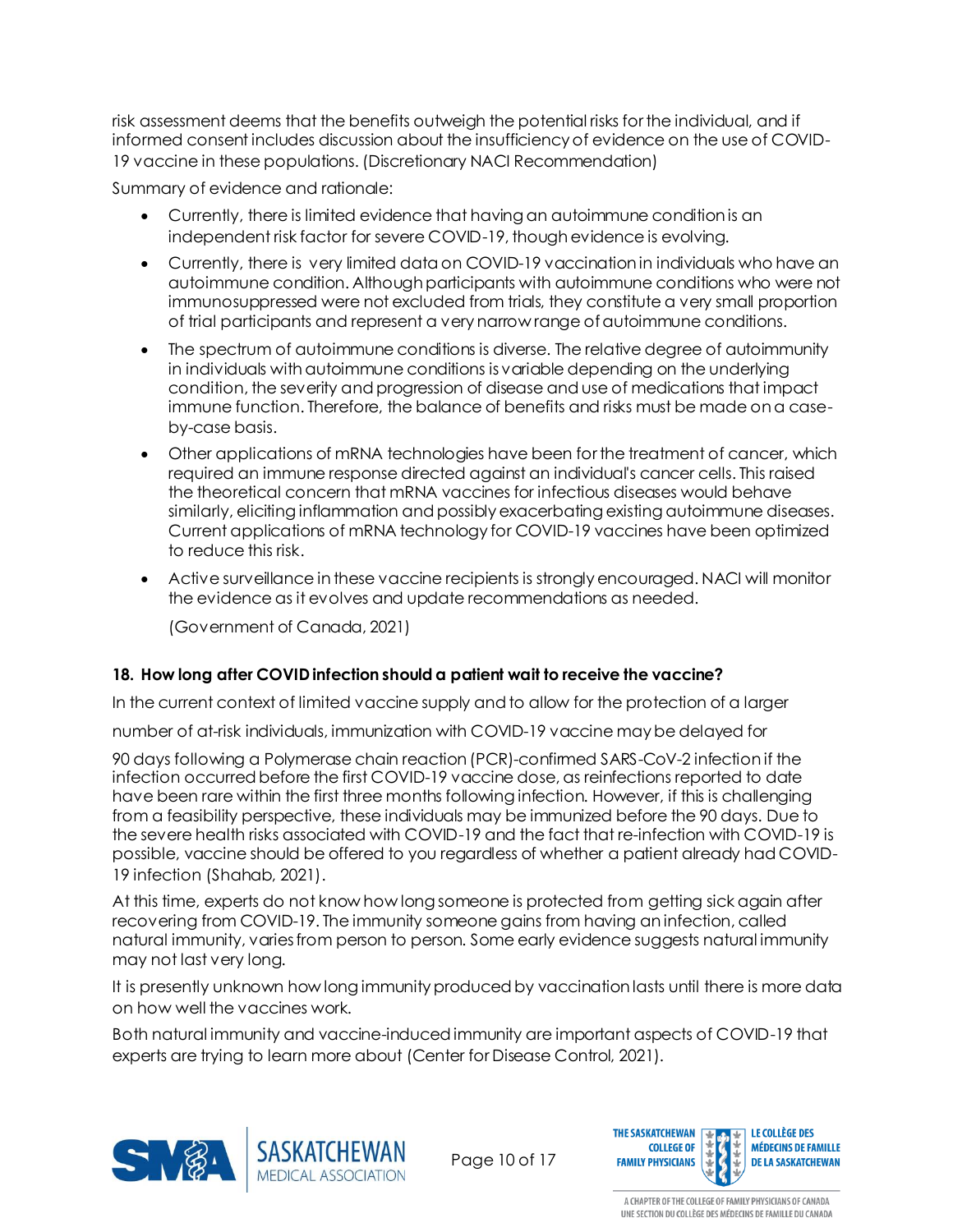#### <span id="page-10-0"></span>**19. Can we provide a Doctor's note indicating that our patient is high priority to receive the vaccine due to their medical conditions?**

People with underlying health conditions that are clinically extremely vulnerable are eligible for vaccination.

NOTE: People with the following conditions will receive letters, notifying them of their eligibility for Phase 2 priority sequencing, regardless of age. This letter is required in order to book an appointment.

[Government announced April 13, 2021](https://www.saskatchewan.ca/government/news-and-media/2021/april/13/covid19-update-for-april-13-298767-vaccines-administered-288-new-cases-280-recoveries-two-new-deaths) that young adults ages 16 and 17 who are considered clinically extremely vulnerable are included in priority vaccination. Vulnerable 16 and 17 year olds will receive an eligibility letter from their physician and will need to use the 1-833-SaskVax telephone number to book.

- Solid organ transplant recipients.
- People with specific cancers:
	- o People with cancer who are undergoing active chemotherapy.
	- o People with lung cancer who are undergoing radical radiotherapy.
	- o People with cancers of the blood or bone marrow such as leukemia, lymphoma or myeloma who are at any stage of treatment.
	- o People having immunotherapy or other continuing antibody treatments for cancer.
	- o People having other targeted cancer treatments that can affect the immune system, such as protein kinase inhibitors or PARP inhibitors.
	- o People who have had bone marrow or stem cell transplants in the last six months or who are still taking immunosuppression drugs.
- People with severe respiratory conditions including all cystic fibrosis, severe asthma and severe chronic obstructive pulmonary disease (COPD).
- People with rare diseases that significantly increase the risk of infections (such as severe combined immunodeficiency (SCID), homozygous sickle cell disease).
- People on immunosuppression therapies sufficient to significantly increase risk of infection (biologic modifiers, high dose steroids, AZT, cyclophosphamide).
- People who had their spleen removed.
- Adults with very significant developmental disabilities that increase risk.
- Adults on dialysis or with chronic kidney disease (stage 5).
- Women who are pregnant with significant heart disease, congenital or acquired.
- Significant neuromuscular conditions requiring respiratory support.
- Projected finished: Fall 2021 (depending on available vaccine supplies)

#### <span id="page-10-1"></span>**20. Can patients get multiple vaccines including the COVID vaccine at once?**

In the absence of evidence, it would be prudent to wait for a period of at least 28 days after the administration of the complete two-dose vaccine series of an mRNA COVID-19 vaccine before the administration of another vaccine (except in the case where another vaccine is required for post-exposure prophylaxis) due to the elicitation of an inflammatory cytokine response.

It would be prudent to wait for a period of at least 14 days after the administration of another vaccine before administrating a COVID-19 vaccine to prevent erroneous attribution of an AEFI to a particular vaccine.





Page 11 of 17

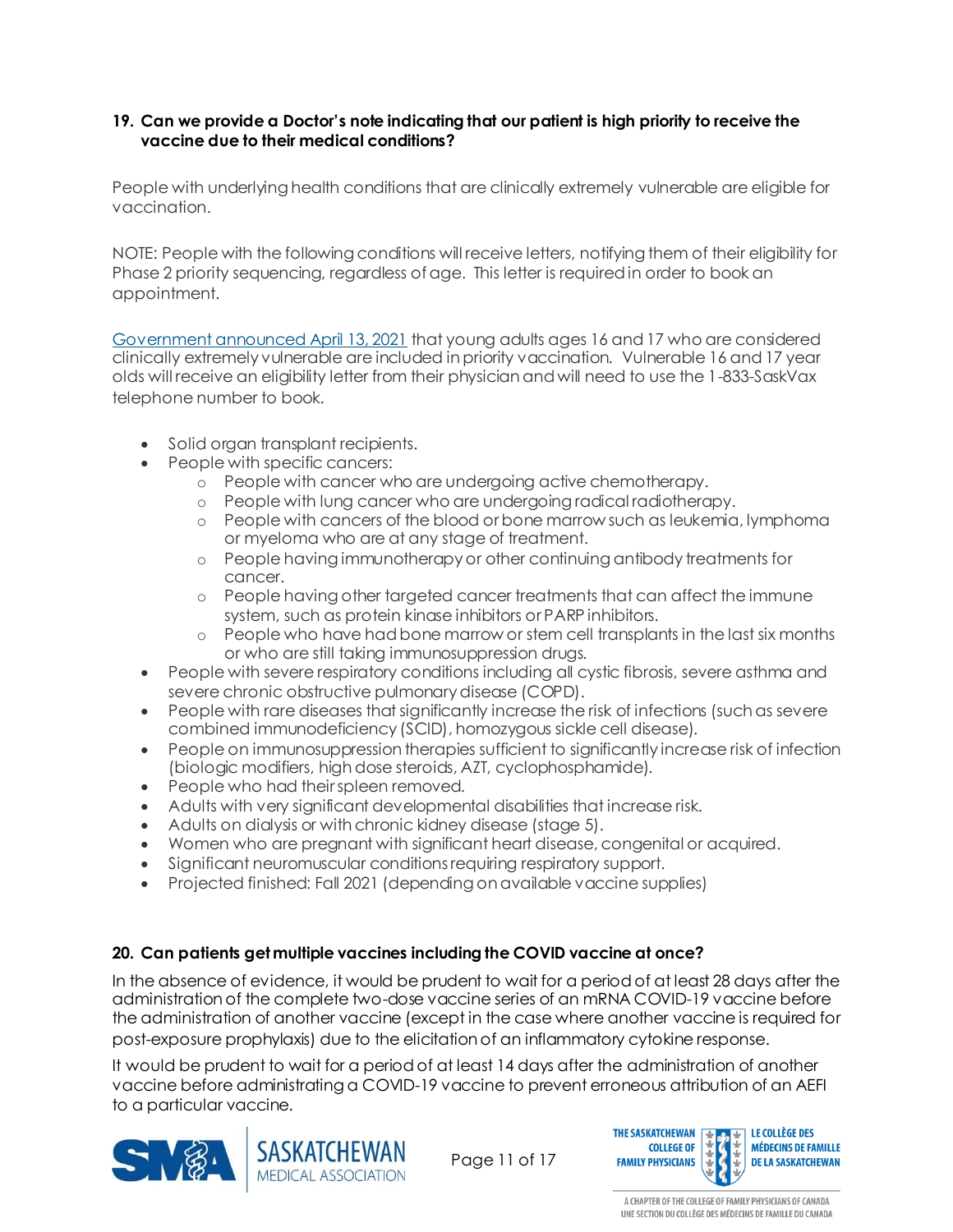#### <span id="page-11-0"></span>**21. Can you still carry and spread the virus if you've been vaccinated?**

The vaccine will protect people from getting sick from the virus, but it's possible that patients could still carry the virus and be contagious to others even though they have been immunized. More will be learned as the clinical trials will continue for another 2 years, and so in the meantime, continue wearing masks and practicing physical distancing.

#### <span id="page-11-1"></span>**22. Will the vaccine still work if the virus mutates?**

Genetic variants of viruses such as the one that causes COVID-19 (SARS-CoV-2) are not uncommon and many variants of this virus have been observed around the world this year. These new variants include mutations (i.e., changes to the genetic material in the virus) on the "spike" protein, which may result in the virus becoming more infectious and spreading more easily between people. These new variants of concern include mutations that seem to make the virus more infectious, allowing it to spread more easily. They may also affect the severity of the disease. At this time, there's evidence that some variants may have an impact on certain drugs and vaccines. However, more research is needed to confirm these findings.

The Pfizer/BioNTech and Moderna vaccines recently authorized for use in Canada have been tested against a number of other viral variants, without impact on efficacy. Health Canada will monitor the emerging variants closely and work with manufacturers and international regulators to assess the impact of the new variants on vaccine efficacy.

The variants don't currently affect diagnosis through authorized laboratory tests.

Given the limited data on the new variants, more research is needed to confirm these early findings. The Canadian and global medical, public health and research communities are actively evaluating these variants and other significant mutations.

#### (Government of Canada, 2020).

There are some important limitations to the data on which these analyses are based. A relatively small number of people were included in the analyses and from a small number of settings, so more data is being collected and the position will become clearer over the coming weeks (GOV.UK, 2021).

The best way to limit and suppress the transmission of COVID-19 is for people to continue taking the necessary precautions to keep themselves and others safe.

#### <span id="page-11-2"></span>**23. Why is immunization important?**

Although some individuals are at greater risk for severe complications, without immunization, even healthy Saskatchewanians are at risk of severe illness and even death from this virus.

With the arrival of the COVID-19 vaccine in Saskatchewan, the spread of the virus will be reduced, and the most vulnerable and at-risk populations will be increasingly protected from COVID-19. The vaccine will also help reduce the strain on the healthcare system and allow elective surgeries, and other postponed services to continue.

Everyone must do their part to protect one another. Immunization is the single most effective means of protecting yourself, your loved ones and the greater community from COVID-19 (Alberta Health Services, 2021).



Page 12 of 17

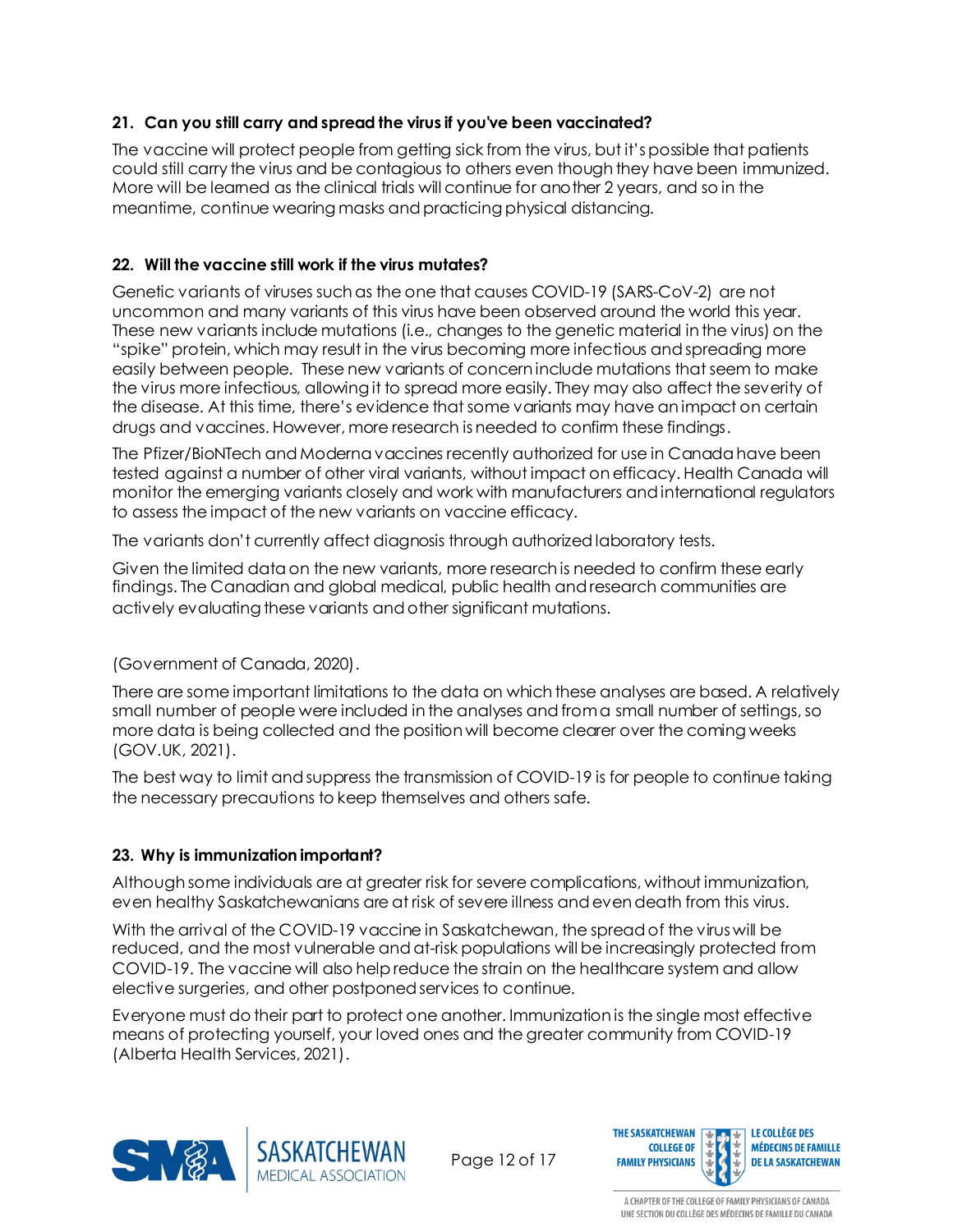#### <span id="page-12-0"></span>**24. What if a patient is allergic to ingredients in the COVID-19 vaccine?**

It's possible that some patients may have an allergic reaction after receiving COVID-19 vaccine. Individuals with known allergies to any of the components of the vaccine should not receive it (Alberta Health Services, 2021).

The components of the [Pfizer-BioNTech](https://www.canada.ca/en/health-canada/services/drugs-health-products/covid19-industry/drugs-vaccines-treatments/vaccines/pfizer-biontech.html) vaccine include:

- Medicinal ingredient:
	- o Tozinameran (mRNA encoding the Spike protein for the SARS-CoV-2 virus)
- Non-medicinal ingredients:
	- $\circ$  ALC-0315 = (4-hydroxybutyl)azanediyl)bis(hexane-6,1-diyl)bis(2-hexyldecanoate)
	- o ALC-0159 = 2-[(polyethylene glycol)-2000]-N,N-ditetradecylacetamide
	- o 1,2-distearoyl-sn-glycero-3-phosphocholine
	- o cholesterol
	- o dibasic sodium phosphate dehydrate
	- o monobasic potassium phosphate
	- o potassium chloride
	- o sodium chloride

The components of the [Moderna](https://www.canada.ca/en/health-canada/services/drugs-health-products/covid19-industry/drugs-vaccines-treatments/vaccines/moderna.html) vaccine include:

- Medicinal ingredient:
	- o mRNA
- Non-medicinal ingredients:
	- o 1,2-distearoyl-sn-glycero-3-phosphocholine (DSPC)
	- o acetic acid
	- o cholesterol
	- o lipid SM-102
	- o polyethylene glycol (PEG) 2000 DMG
	- o sodium acetate
	- o sucrose
	- o tromethamine
	- o tromethamine hydrochloride
	- o water for injection

The components of the Janssen COVID-19 Vaccine

- Medicinal ingredient
	- o adenovirus vector vaccine
- Non-medicinal ingredients
	- o 2-hydroxypropyl-β-cyclodextrin (HBCD)
	- o citric acid monohydrate





Page 13 of 17

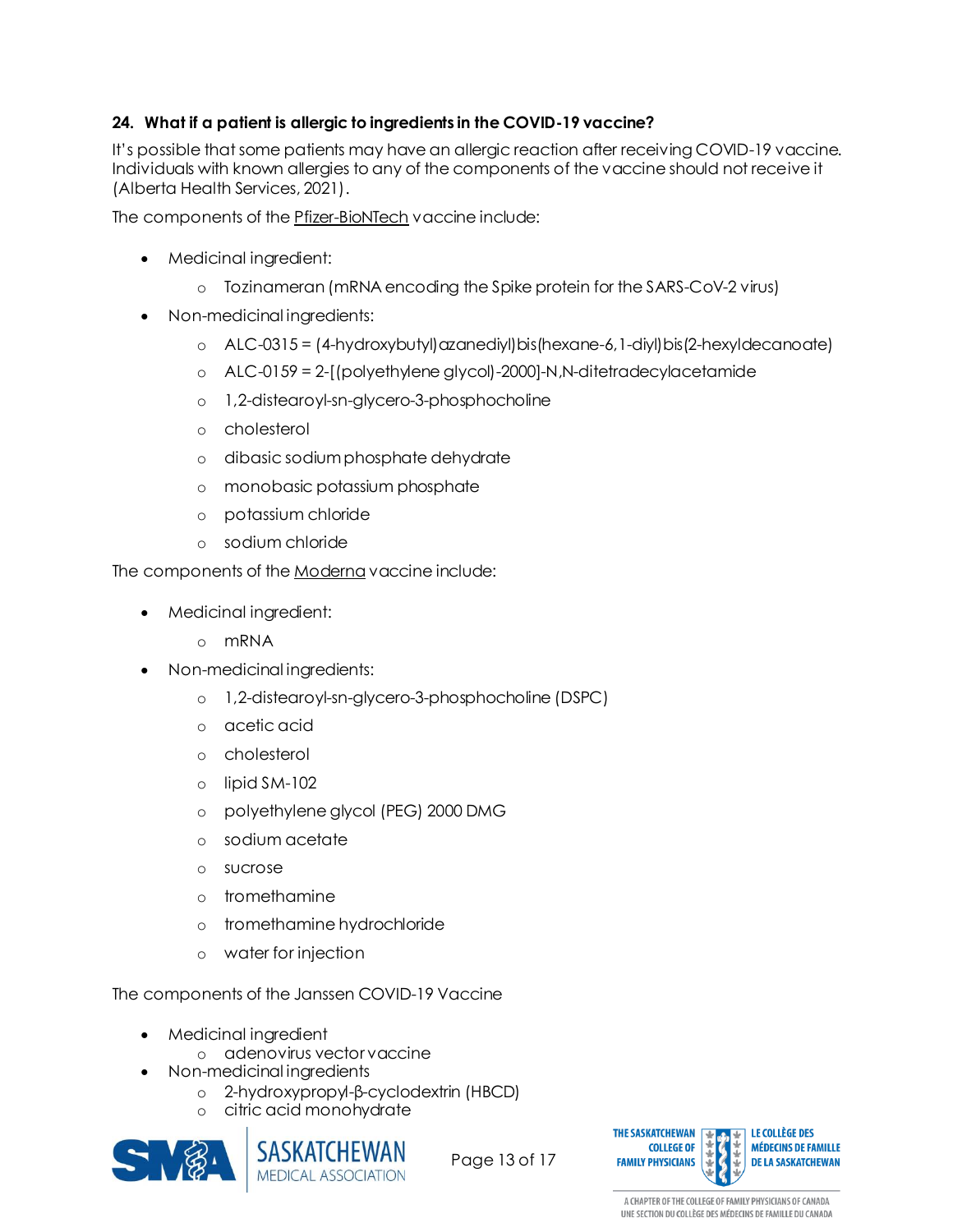- o ethanol
- o hydrochloric acid
- o polysorbate-80
- o sodium chloride
- o sodium hydroxide
- o trisodium citrate dehydrate
- o water for injection

The components of the AstraZeneca COVID-19 Vaccine

- Medicinal ingredient
	- o Adenovirus vector vaccine
- Non-medicinal ingredients
	- o disodium edetate dihydrate (EDTA)
	- o ethanol
	- o L-histidine
	- o L-histidine hydrochloride monohydrate
	- o magnesium chloride hexahydrate
	- o polysorbate 80
	- o sodium chloride
	- o sucrose
	- o water for injection

#### <span id="page-13-0"></span>**25. Can COVID-19 vaccines cause infertility or miscarriage?**

No, COVID-19 vaccines have not been linked to infertility or miscarriage.

The Society of Obstetricians and Gynecologist of Canada (SOGC) estimates 15 -20 percent of pregnancies end in a miscarriage. There has not been any correlation found that COVID 19 vaccinations cause miscarriages or increase the women's risk of experiencing one.

A sophisticated disinformation campaign has been circulating online, claiming that antibodies to the spike protein of COVID-19 produced from these vaccines will bind to placental proteins and prevent pregnancy. This disinformation is thought to originate from internet postings by a former scientist known to hold anti-vaccine views.

These postings are not scientifically plausible, as COVID-19 infection has not been linked to infertility. Also, no other viral infection or vaccination-inducing immunity by similar mechanisms has been shown to cause infertility. Antibodies to the spike protein have not been linked to infertility after COVID-19 infection. There is no scientific reason to believe this will change after vaccination for COVID-19.

While there are no formal studies, the best evidence comes from women who got sick with COVID-19 while pregnant. While data clearly indicate pregnant women are at higher risk of hospitalization due to COVID-19 infection, there is no evidence of increased miscarriage rates.

During natural infection, the immune system generates the same antibodies to the spike protein that COVID-19 vaccines would. Thus, if COVID-19 affected fertility, there already would be an increase in miscarriage rates in women infected with COVID-19. This has not happened. (Mayo Clinic Health System, 2020)



Page 14 of 17

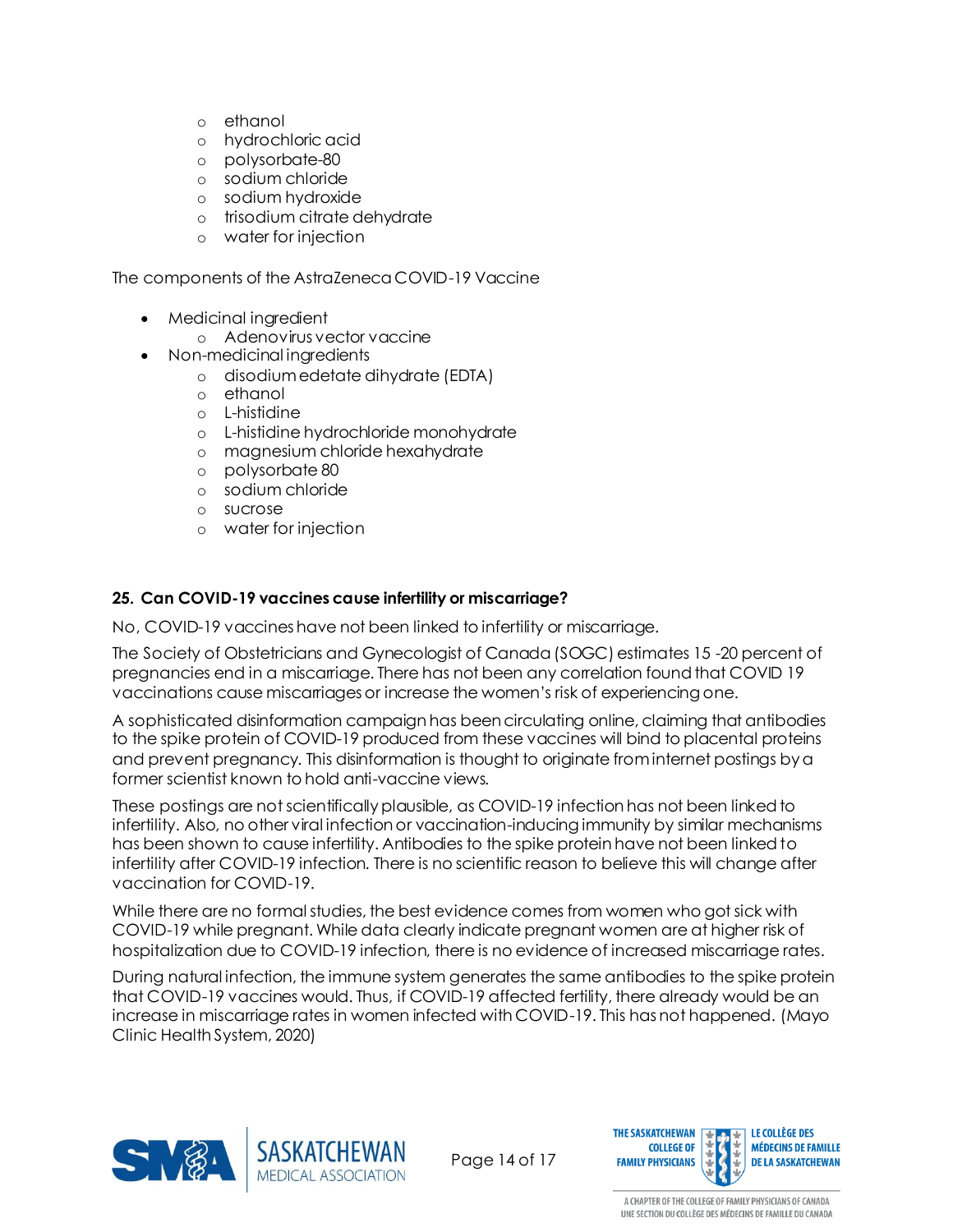#### <span id="page-14-0"></span>**26. Can the COVID19 vaccine cause menstrual irregularities?**

Menstruation is a complex process, and can be influenced by many things, such as environmental changes, stress, sleep and some medications. The lining of the uterus is in fact considered to be an active part of the immune system. When your immune system is working hard because you're vaccinated or sick, you may experience changes in how the endometrium reacts. In this way it is possible that the vaccine affects menstruation somehow.

But, one thing to keep in mind isthat anytime you look at a large group of people, there will always be some people experiencing changes in their menstrual cycle. For example, if you looked at a million people who drank water today, there will be some people who experienced changes in their menstrual cycle. That doesn't mean that drinking water causes changes in the menstrual cycle - it's just what happens when you look at a large number of people. With hundreds of millions of vaccines being given worldwide, there will be some people who experience changes in their menstrual cycle too. The key is to figure out whether the vaccine causes it, and whether it is something to be concerned about. Researchers are confident that the vaccine is safe, and that there is not enough data to suggest that there should be concerns over potential changes to the menstrual cycle. In addition, medical experts continue to assert that the COVID-19 vaccine does not impact fertility. The COVID-19 vaccine is not shed after vaccination, so being around recently vaccinated individuals would not be expected to affect someone's cycle either.

The good news is that any changes you experience in your menstrual cycle after getting the vaccine are temporary, so it shouldn't be a reason not to get a shot. However, women with concerns should speak with their doctor since cycles can be delayed for other reasons as well (Immunization BC, 2021).

#### <span id="page-14-1"></span>**27. Can someone who has been vaccinated 'shed the virus' and put others at risk?**

No. Viral shedding occurs after an individual gets infected by a viable (living) virus.

Vaccinated people do not shed any virus because the vaccines do not contain whole, living viruses. The vaccines also do not cause whole viruses to be created. The current vaccines approved for use in Canada do not contain live SARS-CoV-2 virus.

There are two classes of approved COVID-19 vaccines in Canada: mRNA vaccines, and viral vector-based vaccines. Both mRNA COVID-19 and viral vector-based vaccines cannot cause infection with SARS-CoV-2, and therefore cannot cause viral shedding of SARS-CoV-2 (Ottawa Public Health, 2021).

## Bibliography

Alberta Health Services. (2021, January 11). *Alberta Health Services* . Retrieved from Covid 19 Frequently Asked Questions:

https://www.albertahealthservices.ca/topics/Page17295.aspx

Center for Disease Control. (2021, January 5). *Center for Disease Control*. Retrieved from Benefits of Getting a COVID-19 Vaccine: https://www.cdc.gov/coronavirus/2019 ncov/vaccines/facts.html?CDC\_AA\_refVal=https%3A%2F%2Fwww.cdc.gov%2Fcorona virus%2F2019-ncov%2Fvaccines%2Fvaccine-benefits%2Ffacts.html



Page 15 of 17

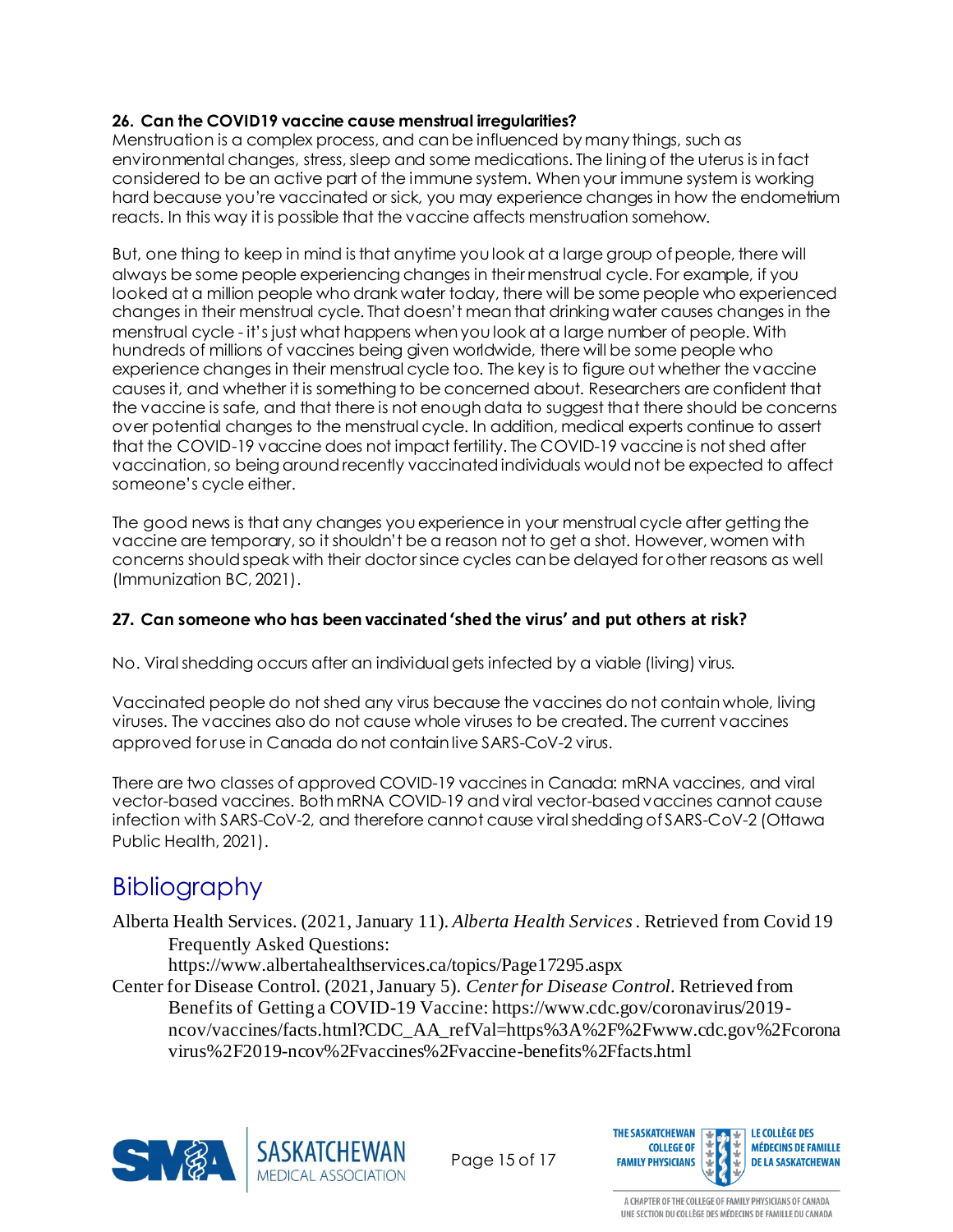Centers for Disease Control and Prevention. (2020, December 18). *Centers for Disease Control and Prevention*. Retrieved from Understanding mRNA COVID-19 Vaccines: https://www.cdc.gov/coronavirus/2019-ncov/vaccines/different-vaccines/mrna.html

Doctors of BC. (2021, January 5). *Doctors of BC*. Retrieved from COVID-19 vaccines: are they safe?: https://www.doctorsofbc.ca/together-health/covid-19-vaccines-are-they-safe

- GOV.UK. (2021, January 22). *GOV.UK.* Retrieved from NERVTAG paper on COVID-19 variant of concern B.1.1.7: https://www.gov.uk/government/publications/nervtag-paperon-covid-19-variant-of-concern-b117
- Government of Canada. (2020, 12 16). *Government of Canada*. Retrieved from Vaccines and treatments for COVID-19: Progress: https://www.canada.ca/en/publichealth/services/diseases/2019-novel-coronavirus-infection/prevention-risks/covid-19 vaccine-treatment.html
- Government of Canada. (2020, December 24). *Government of Canada*. Retrieved from Statement on the variants of COVID-19 virus found in the United Kingdom and South Africa: https://www.canada.ca/en/health-canada/news/2020/12/statement-on-the-variantsof-covid-19-virus-found-in-the-united-kingdom-and-south-africa.html
- Government of Canada. (2020, 12 23). *Government of Canada.* Retrieved from COVID-19 Vaccines: https://www.canada.ca/en/health-canada/services/drugs-healthproducts/covid19-industry/drugs-vaccines-treatments/vaccines.html
- Government of Canada. (2021, 02 26). *About the AstraZeneca COVID-19 vaccine*. Retrieved from Government of Canada: https://www.canada.ca/en/health-canada/services/drugshealth-products/covid19-industry/drugs-vaccines-treatments/vaccines/astrazeneca.html
- Government of Canada. (2021, 04 08). *AstraZeneca COVID-19 vaccine: What you should know*. Retrieved from Government of Canada: https://www.canada.ca/en/healthcanada/services/drugs-health-products/covid19-industry/drugs-vaccinestreatments/vaccines/astrazeneca.html
- Government of Canada. (2021, January 12). *Government of Canada*. Retrieved from Recommendations on the use of COVID-19 vaccines: https://www.canada.ca/en/publichealth/services/immunization/national-advisory-committee-on-immunizationnaci/recommendations-use-covid-19-vaccines.html#a7
- Government of Canada. (2021, 03 05). *Government of Canada*. Retrieved from Janssen COVID-19 vaccine: What you should know : https://www.canada.ca/en/healthcanada/services/drugs-health-products/covid19-industry/drugs-vaccinestreatments/vaccines/janssen.html
- Government of Saskatchewan. (2021). *COVID-19 Vaccine Question and Answer*. Retrieved from Government of Saskatchewan: https://www.saskatchewan.ca/government/health-careadministration-and-provider-resources/treatment-procedures-and-guidelines/emergingpublic-health-issues/2019-novel-coronavirus/covid-19-vaccine/covid-19-vaccineinformation/covid-19-vaccine-question-and-a
- Government of Saskatchewan. (2021). *Government of Saskatchewan*. Retrieved from Covid 19 Vaccine Information: https://www.saskatchewan.ca/government/health-careadministration-and-provider-resources/treatment-procedures-and-guidelines/emergingpublic-health-issues/2019-novel-coronavirus/covid-19-vaccine/covid-19-vaccineinformation
- Government of Saskatchewan. (2021). *Government of Saskatchewan*. Retrieved from Moderna Covid 19 Learning Module: https://www.saskhealthauthority.ca/news/service-alerts-





Page 16 of 17